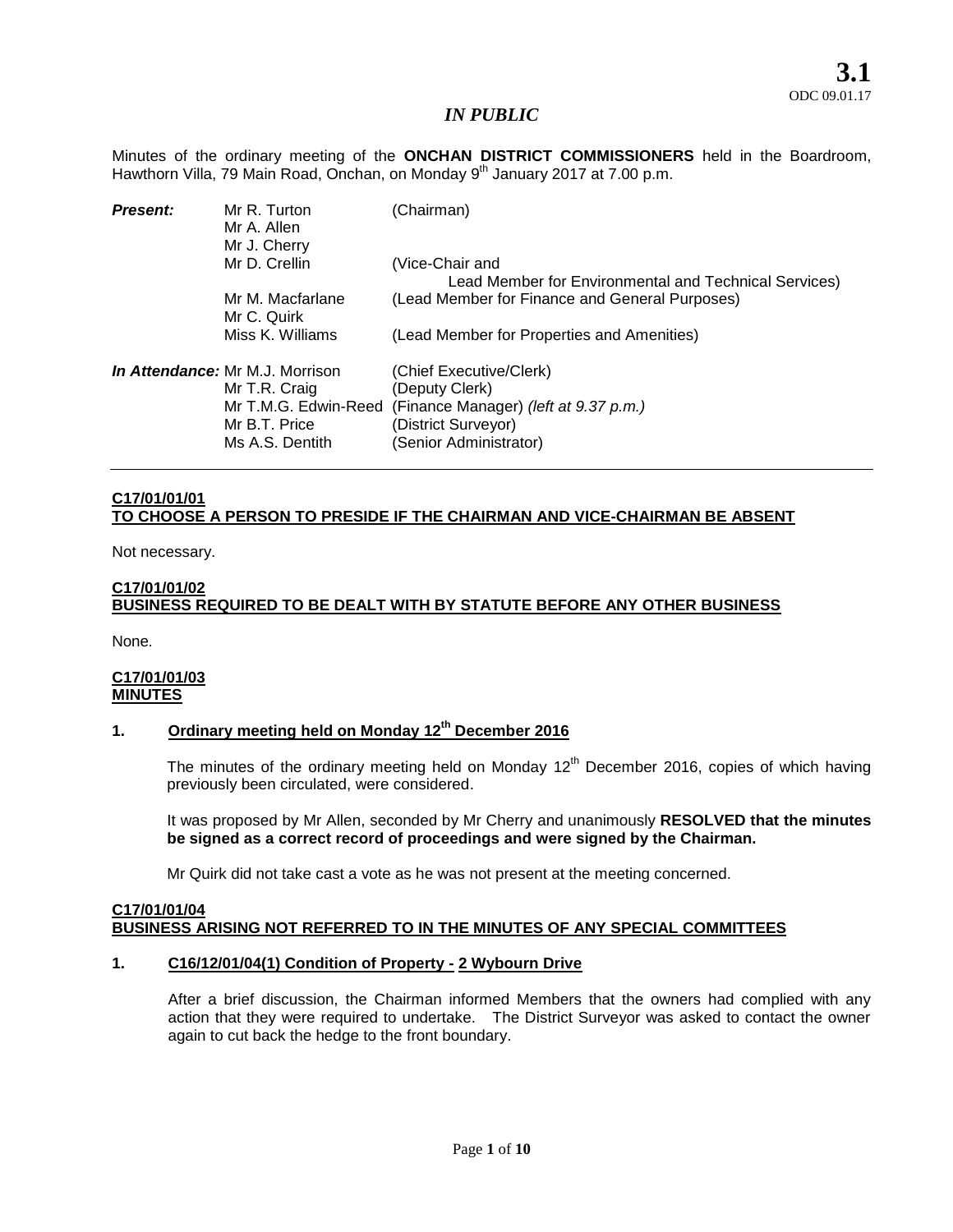### **2. C16/12/01/13(2) – Surface Water Drainage**

In answer to question, the District Surveyor advised:-

- That the Manx Utilities Authority has fitted a gulley at the car parking area at the side of 1 Ashley Park which allows the water to collect and discharge through the surface water drainage system.
- Still waiting for installation of the sleeping policemen in Kaighen's Lane to assist in diverting the water to the new drainage system.

### **3. C16/12/01/13(5) - Groudle Glen House**

In answer to question, the Chief Executive advised that the District Surveyor would be on site this week and that legal advice was being taken on the stance of the Authority.

### **4. C16/12/01/16(5) - Centenary Park**

In answer to question, the Chief Executive advised that the meeting held with a representative of the IOM Woodland Trust had brought up a suggestion for waste disposal of untreated grass. However, this was through an unregistered company and the matter could not be progressed.

#### **C17/01/01/05 BUSINESS EXPRESSLY REQUIRED BY STATUTE TO BE DONE**

None.

### **C17/01/01/06 BUSINESS ADJOURNED FROM A PREVIOUS MEETING**

None.

### **C17/01/01/07 PLANNING DECISIONS/COMMUNICATIONS FROM THE DEPARTMENT OF INFRASTRUCTURE PLANNING COMMITTEE**

### **1. Plans to the Board**

- (a) The following plans were considered by the Board.
	- **(i)** PA 16/01359 1 Buttermere Drive

The District Surveyor advised that the application was for a proposed two storey extension to the side of the property with double garage at the lower level and kitchen/dining over. The driveway is to be altered to give access to the new garage entrance.

It was proposed by Mr Crellin, seconded Mr Cherry, and unanimously **RESOLVED that PA 16/01359 – 1 Buttermere Drive be recommended for approval.** 

**(ii)** PA 16/01361 – 33 Howe Road

The District Surveyor advised that the planning application was for alterations to an existing approval identifying the construction as built. The changes are the provision of two additional roof lights and a door/window combination in lieu of a window.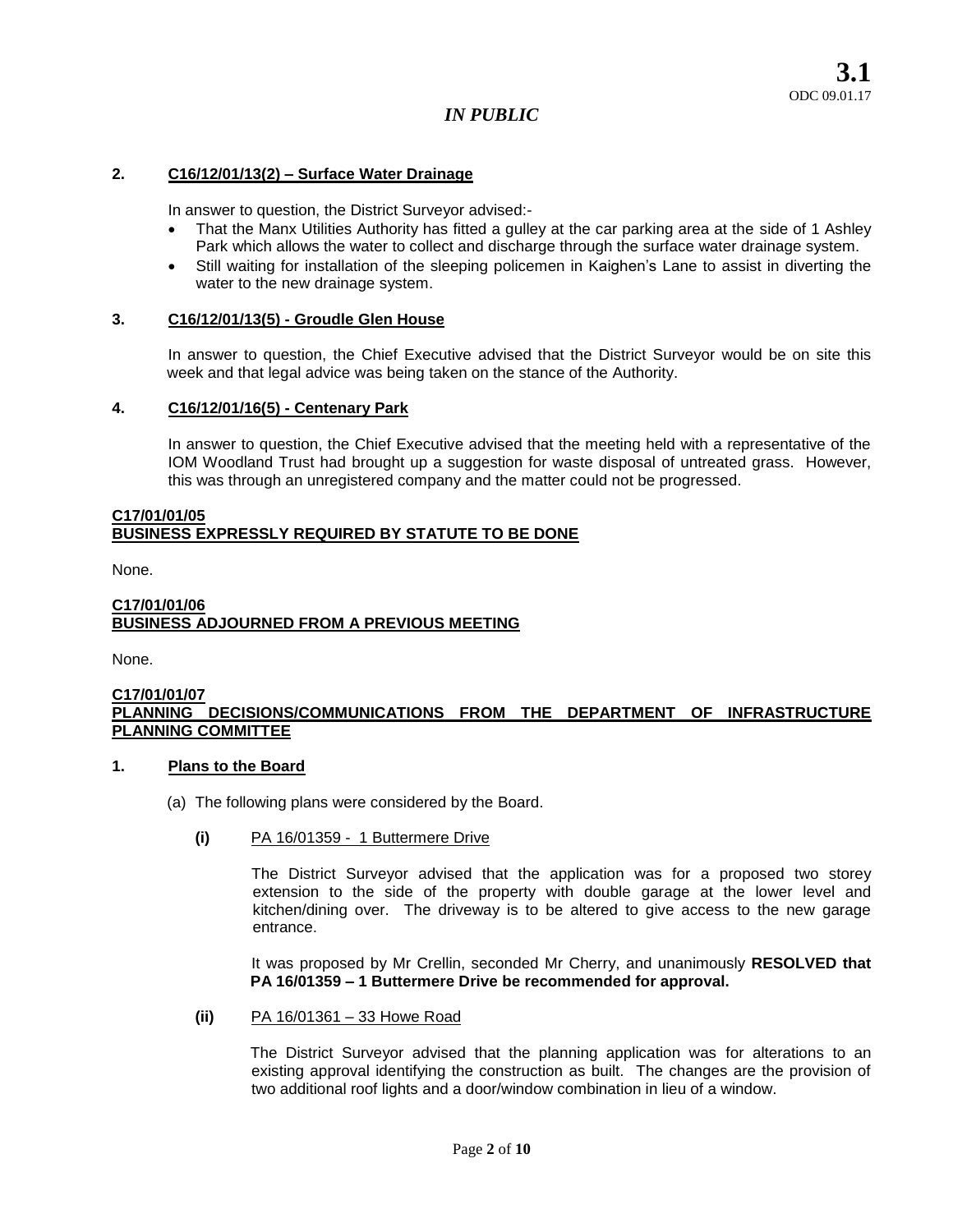It was proposed by Mr Crellin, seconded by Mr Cherry, and **RESOLVED that PA 16/01361 – 33 Howe Road be recommended for approval.** 

#### **(iii)** PA 16/01394 – King Edward Bay Golf Club, King Edward Road

The District Surveyor advised that the planning application was for a proposed extension to the beauty therapy section of the building to provide a Jacuzzi and steam room, plus a walled garden area.

It was proposed by Mr Crellin, seconded by Mr Quirk, and unanimously **RESOLVED that PA 16/01394 – King Edward Bay Golf Club, King Edward Road be recommended for approval.** 

**(iv)** PA 16/01405 – 1 Windermere Drive

The District Surveyor advised that the planning application was for the proposed replacement of the existing conservatory with a slightly larger extension to provide kitchen accommodation.

It was proposed by Mr Crellin, seconded Mr Cherry, and unanimously **RESOLVED that PA 16/01405 – 1 Windermere Drive be recommended for approval.** 

### **(v)** PA 16/01367 – Ballakaighen Farm, Whitebridge Road

The District Surveyor advised that the planning application was for:-

- The proposed change of use of field to use as a campsite.
- The use is not limited to special events such as TT, but intended for groups such as Scouts and Guides and Public.
- An approval was granted for a temporary campsite on an adjoining field for TT & Festival of Motorcycling weeks only for 2015 and 2016. This use has now concluded.

After discussion, it was proposed by Mr Crellin, seconded Mr Cherry, and unanimously **RESOLVED that PA 16/01367 – Ballakiaghen Farm, Whitebridge Road be recommended for approval on the grounds that there is no provision for camping elsewhere on the property.** 

### **(vi)** PA 16/01372 – Former IOM Bank Site, 26 Main Road

The District Surveyor advised that the planning application was for proposed alterations to the existing bank building for use as a restaurant with residential accommodation over, plus extensions to either side for retail and further residential use.

The Vice-Chairman voiced concern that:-

- The parking provision was inadequate.
- Extractor fans would be affecting the neighbouring property.
- The plans alter the character of the front of the building.

The District Surveyor advised that five letters of complaint had been received by relating to the parking provision, and explained the requirements under the Onchan Strategic Plan.

A Member expressed concern over the misuse of parking at the front of the building on the bus stop.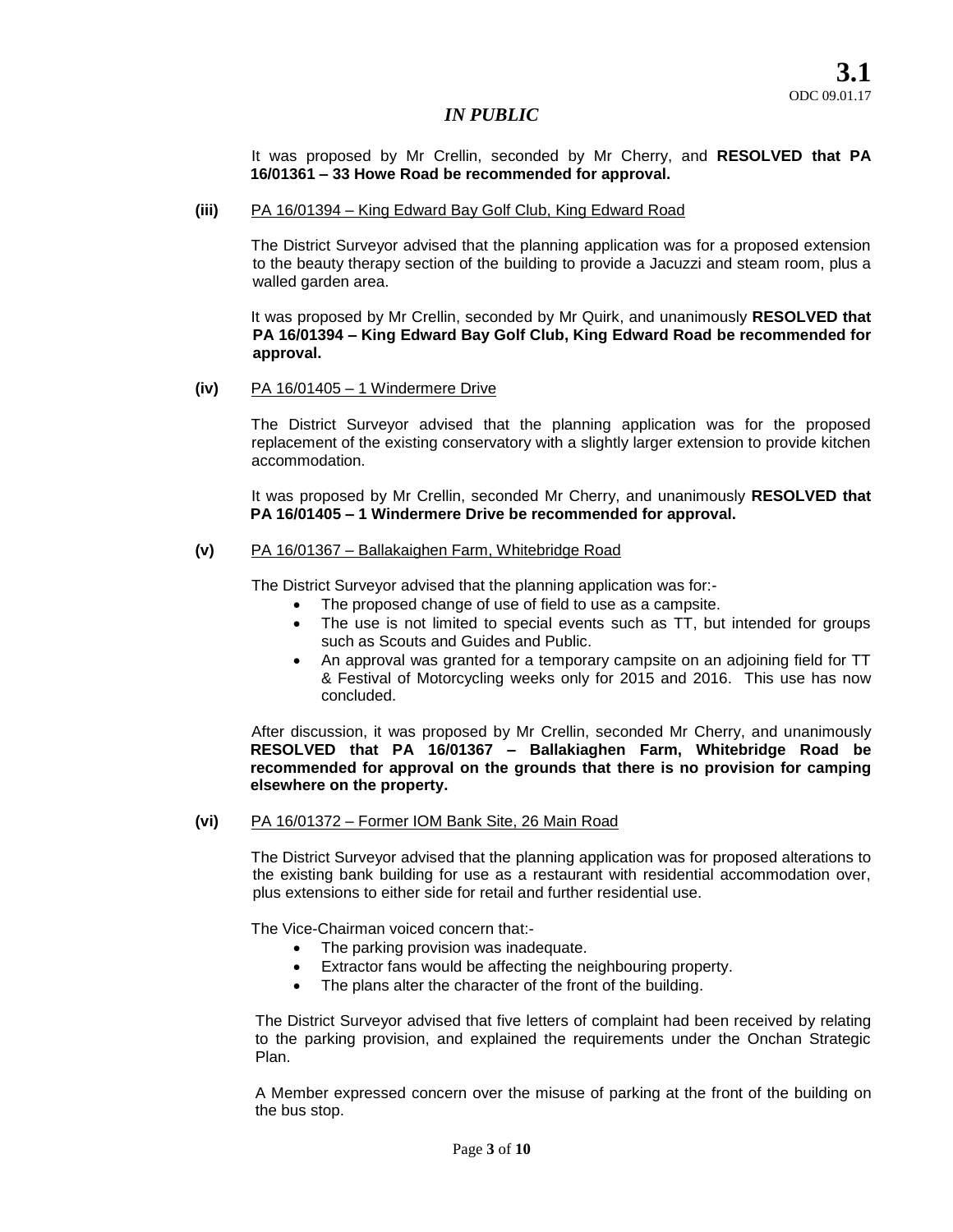In answer to question, the Chief Executive advised that no correspondence had been received over concerns with regard to parking provision for existing facilities in that area.

In answer to question, the District Surveyor advised that extractor units were not detailed on the current planning application.

It was proposed by Mr Crellin, seconded Mr Allen, and <sup>[amended by ODC 23/01/17]</sup> RESOLVED **that PA 16/01372 – Former IOM Bank Site, 26 Main Road be recommended for refusal, as there is inadequate parking provided for the facilities proposed. The Board also expressed concerns were expressed regarding the extraction from the restaurant as there is nothing indicated on the plan.**

*For: Messrs Turton, Crellin, Macfarlane, Allen, Quirk and Miss Williams Against: Mr Cherry* 

### **2. Planning Communications**

(a) PA 16/0024/A – Ballacashin Farm, Abbeylands,

The District Surveyor advised that the planning application for a dwelling at Ballacashin Farm had been approved at Appeal.

# **C17/01/01/08 FINANCE AND GENERAL PURPOSES MATTERS**

# **1. Management Accounts to 30th November 2016**

The following matter was considered in committee and transferred to the public domain.

The management accounts for the eight month period to  $30<sup>th</sup>$  November 2016, having previously been circulated were considered. The Finance Manager advised that differences had arisen due to the additional expenditure being approved after the budget was agreed, or delayed from the prior financial year.

Comments were made as follows:-

### **(a) Surveyors Expenditure**

In answer to question, the Finance Manager advised that the salaries were above budget due to a final settlement of a regrading claim. The Chairman advised that this had been assessed using independent criteria.

The Chairman commented that it was the policy of the Authority that if any member of staff can show why a course is of benefit to them or the Authority then this should be encouraged. Equally if somebody works hard and qualifies higher than their current grade then they should be rewarded and paid for their successful qualification.

### **(b) Park, Open Spaces and Toilets Expenditure**

In answer to question, the Finance Manager advised that the repairs expenditure was slightly below budget due to the purchase of the new motor boats.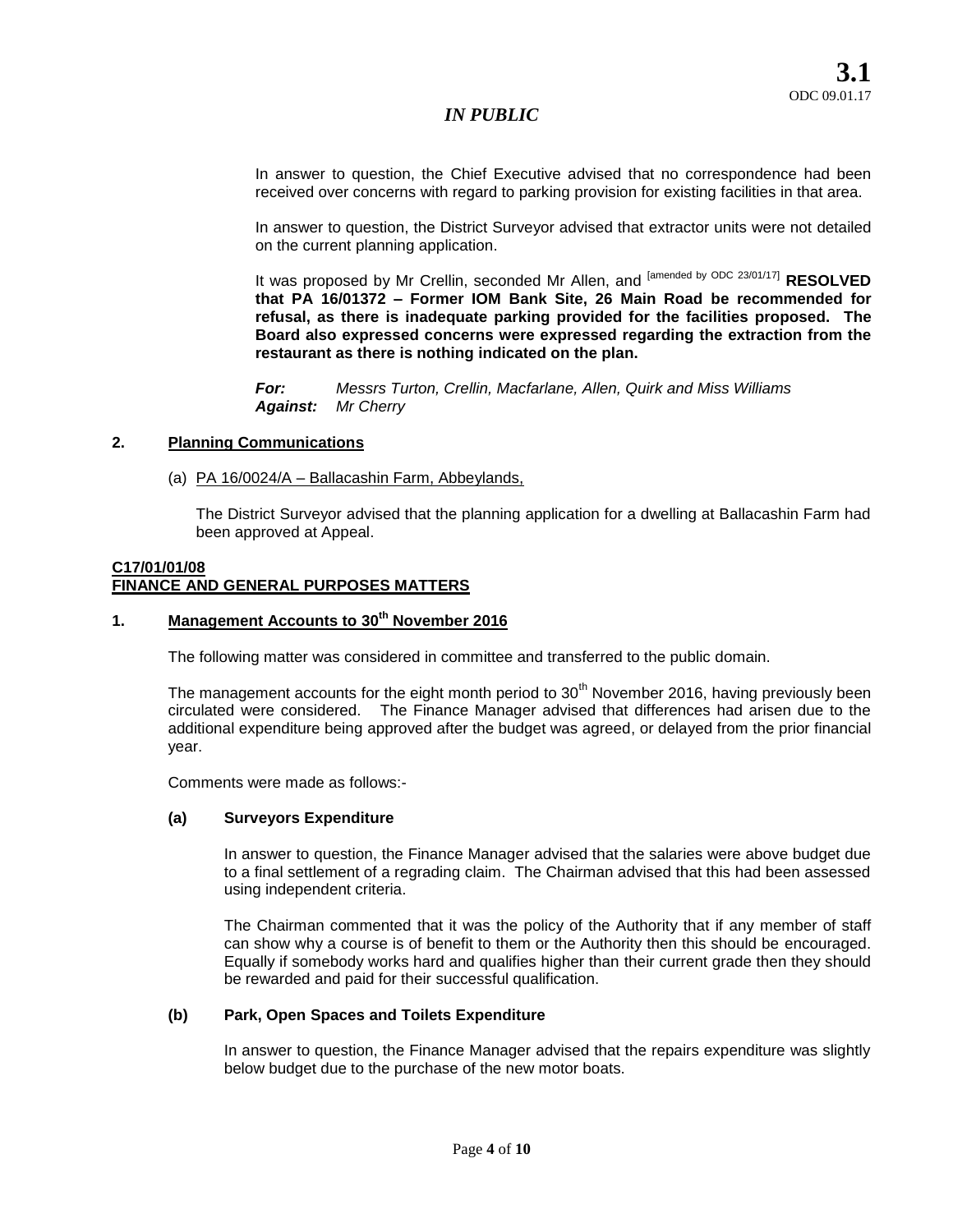# **(c) Refuse Collection Expenditure – Wages and Salaries**

In answer to question, the Deputy Clerk advised that:-

- One member of staff on long term sick had resulted in the Authority claiming against the Authority's insurance to recoup some of the salary payments.
- One member of staff had an accident at work which had been reported and treated in accordance with RIDDOR regulations.
- Both cases are being managed within their Whitley Council Terms and Conditions of employment.
- Both cases are pending a review by Occupational Health once their current rehabilitation is completed.

A Member requested that the Board are kept informed.

### **2. Miscellaneous Fees 2017**

The following matter was considered in committee and transferred to the public domain.

The report of the Finance Manager dated  $4<sup>th</sup>$  January 2017, having previously been circulated, was considered. The Finance Manager advised that a notional increases were based on a 2% rise, and suggested levels attempted to keep the fees to round figures.

### **(a) Building Control**

It was proposed by Mr Macfarlane, seconded by Mr Cellin and **RESOLVED that the Search Fees remain as follows:-**

| i. Search Fees          | £100 |
|-------------------------|------|
| ii. Letter of Comfort - | £55  |

*For: Messrs Allen, Macfarlane, Quirk, Cherry, Crellin and Miss Williams Against: Mr Turton* 

### **(b) Garage Rents**

It was proposed by Mr Macfarlane, seconded by Mr Allen, and **RESOLVED that the garage rents be increased with effect from 1st April 2017 as follows:-**

| i. Tenant      | £12.00 per week                        |
|----------------|----------------------------------------|
| ii. Non-Tenant | £17.00 per week (£14.17 excluding VAT) |

*For: Messrs Allen, Macfarlane, Quirk, Cherry and Crellin Against: Mr Turton and Miss Williams*

### **(c) Bowling Greens**

Discussion ensued with regard to the high cost of maintaining the bowling greens. A Member felt that it generated activity in Onchan Park, and part of the Authority's function was to provide a community facility.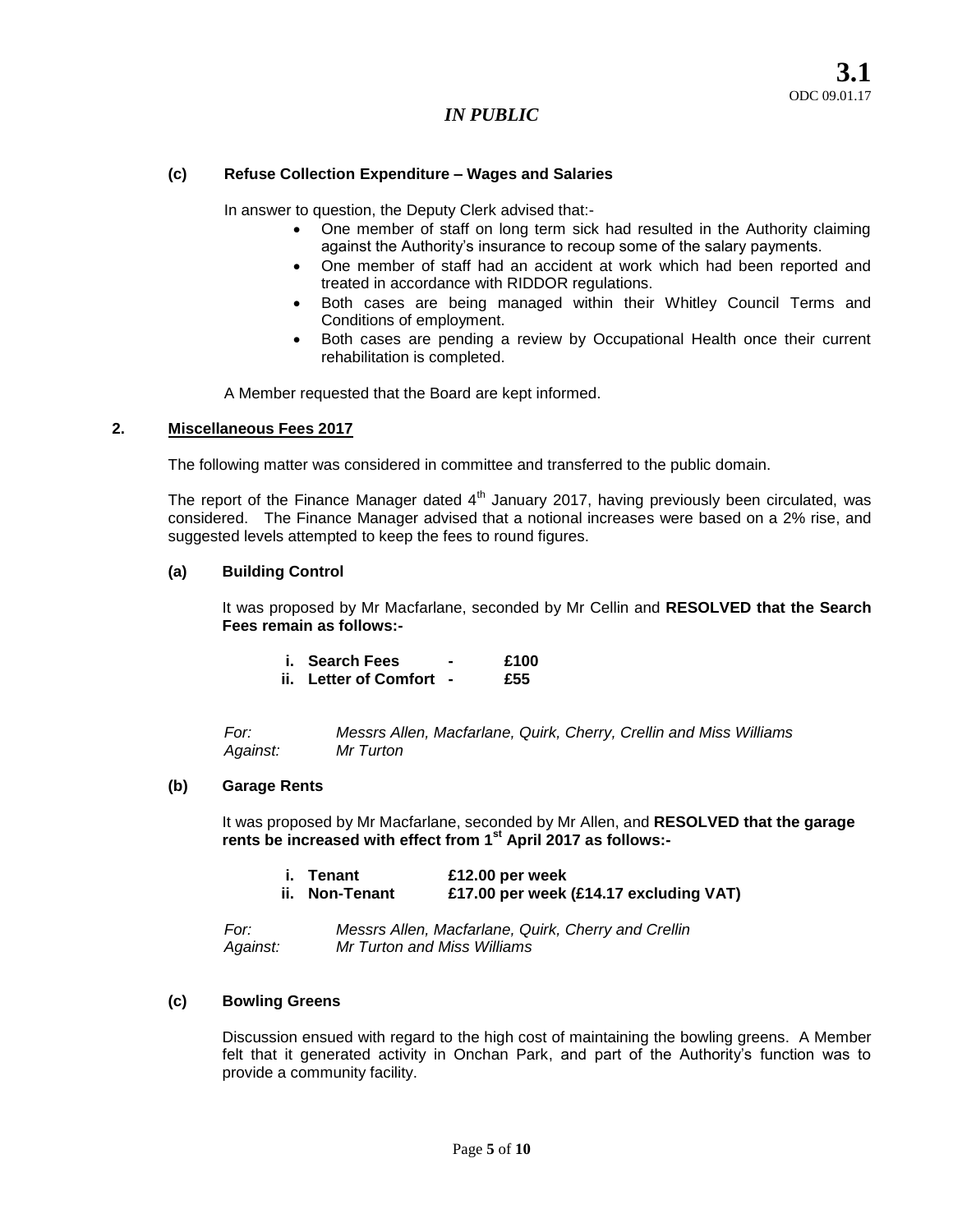It was proposed by Mr Macfarlane, seconded by Mr Cherry, and unanimously **RESOLVED that the Bowling Season Ticket, with effect from 1st April 2017, be increased as follows:** 

| i. Adult Fee    | £62.50           |
|-----------------|------------------|
| ii. Senor Fee   | £52.00           |
| iii. Junior Fee | remain at £15.00 |

It was further proposed by Mr Macfarlane, seconded by Mr Allen, and unanimously **RESOLVED that the hire charge for the Isle of Man Bowling Festival be set at £1,350 for the two festivals.** 

# **(d) Commercial Refuse Collection Charges**

It was proposed by Mr Macfarlane, seconded by Mr Cherry, unanimously **RESOLVED that with effect from 1st April 2017 that the commercial refuse collection charges be set as follows:-**

| <b>Bin Size</b> | <b>Standard Charge per bin</b><br>(one collection per week) | Additional charge per bin<br>for second collection |
|-----------------|-------------------------------------------------------------|----------------------------------------------------|
|                 | Per annum                                                   | Per annum                                          |
| 240L            | £106.00                                                     | £10.60                                             |
| 360L            | £159.00                                                     | £15.90                                             |
| 660L            | £238.50                                                     | £23.85                                             |
| 1100L           | £318.00                                                     | £31.80                                             |

In answer to comment, the Chief Executive advised that having a 2% increase ensures that the Authority remains competitive with other providers.

## **(e) Onchan Park**

It was proposed by Mr Macfarlane, seconded by Mr Crellin, unanimously **RESOLVED that the charges for use of activities in Onchan Park be set at:** 

**These would be as follows:**

- **Adult (1 turn per person) £3**
- **Child (1 turn per person) £2**
- **Day Ticket – Adult (unlimited turns) £10**
- **Day Ticket – Junior (unlimited turns) £5**
- **Day Ticket – Family of 4 (unlimited turns) £20 (Max 2 adults)**
- **Day Ticket – Family of 6 (unlimited turns) £25 (Max 2 adults)**
- **Kiddie cars would be excluded as they are token based.**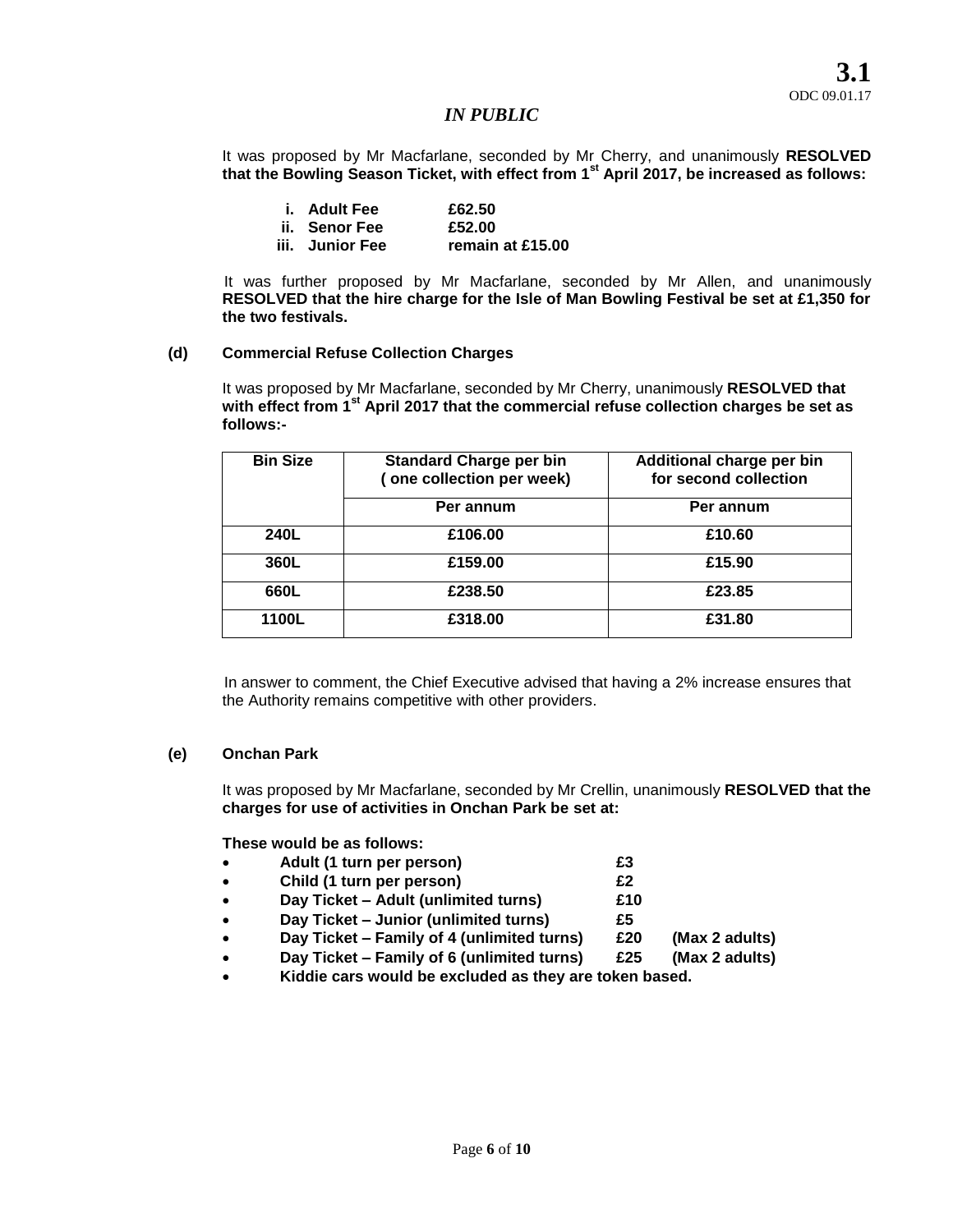## **3. Budget for the year ended 31st March 2018**

The following matter was considered in committee and transferred to the public domain.

The Chairman requested that the Agenda for the next meeting of the Board be cleared for consideration of setting the rate. Officers were requested to bring three specimen budgets with details of what has to be done to achieve those figures.

### **C17/01/01/09 REPORT FROM THE CLERK OR OTHER OFFICER**

#### **1. Local Authority Borrowing Agreements**

Report of the Chief Executive dated  $16<sup>th</sup>$  December 2016, having previously been circulated was considered.

It was unanimously **RESOLVED:-**

- **(a) That Onchan District Commissioners has the power to borrow and the purpose for which it will borrow amounts is consistent with the authority in Section 51 of the Local Government Act 1985;**
- **(b) That any two of the following officers:**
	- **i. Michael James Morrison, Chief Executive/Clerk;**
	- **ii. Thomas Martin George Edwin-Reed, Finance Manager; and**
	- **iii. Timothy Roy Craig, Deputy Clerk;**

**are hereby authorised to sign any Agreements and to sign any other documents that may be considered by such signatory necessary or desirable for the purposes of carrying into effect the resolutions of the Board or the transactions contemplated thereby.** 

### **C17/01/01/10 LETTERS, PETITIONS, MEMORIALS AND OTHER COMMUNICATIONS**

# **1. IOM Municipal Association**

The Chief Executive advised of a statutory powers training session which will include a short introductory presentation on the Freedom of Information Act. Commissioners Mr Allen, Mr Macfarlane and Mr Crellin indicated their attendance. Venue to be Douglas Borough Council's Nobles Park Pavilion Community Room in Braddan on  $17<sup>th</sup>$  January 2017 starting at 6.30 p.m.

#### **C17/01/01/11 QUESTIONS**

None.

## **C17/01/01/12 MOTIONS**

None.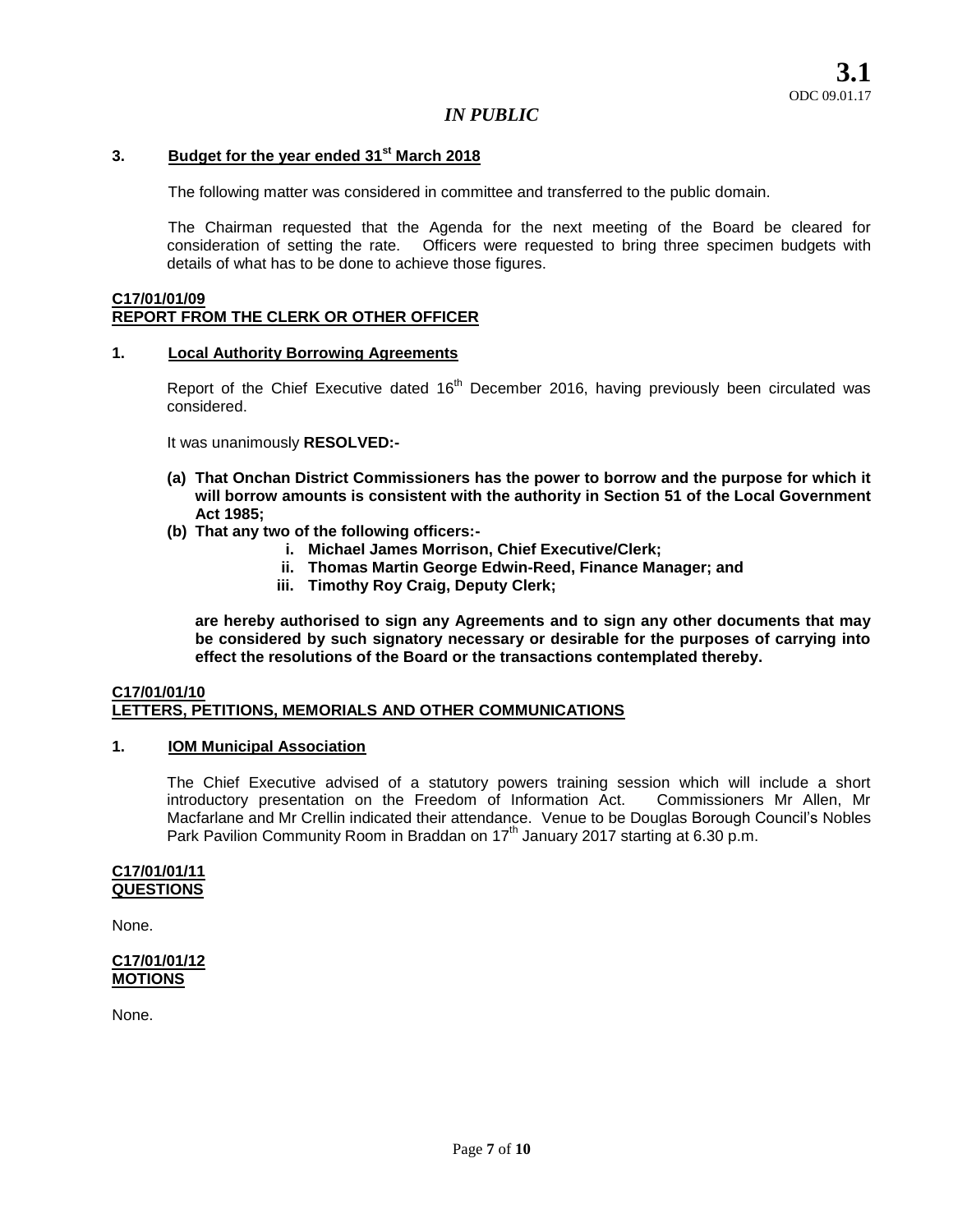# **C17/01/01/13 ENVIRONMENTAL AND TECHNICAL SERVICES MATTERS**

### **1. C16/12/01/03(1) - Waste Disposal Charges – Domestic Waste**

After a brief discussion, it was proposed by Mr Macfarlane, seconded by Mr Cherry, and unanimously **RESOLVED that the invoices for waste disposal charges for domestic waste may be authorised for payment.** 

### **C17/01/01/14 PROPERTIES AND AMENITIES MATTERS**

### **1. Central Government Housing Review**

The Deputy Clerk advised that there was nothing to report.

The Chief Executive advised that the Department of Infrastructure's Director for Housing, and Member of the Department of Infrastructure with responsibility for housing would be attending a meeting of the Board on Monday  $20^{th}$  February 2017 at 6.30 p.m.

### **C17/01/01/15 CHAIRMAN'S ANNOUNCEMENTS**

None.

### **C17/01/01/16 OTHER URGENT BUSINESS**

# 1. **C16/12/01/09(2) – Kenyon's Café – Business Case**

In answer to question, the Chairman stated that it was a resolution of the Board that the premises would be sold. Further, when the refurbishment of the Onchan Youth and Community Centre had been agreed, it was a Board decision at that time that Kenyon's Café would not be offered exclusive use of an area.<sup>[amended by ODC 23/01/17]</sup> However, we have asked Kenyon's to provide a business case for a possible alternative premises.

In answer to question, the Chief Executive advised that no formal approach has been made to Kenyon's Café with regard to alternative premises.

In answer to comment, Commissioner Macfarlane advised that no formal communication had been received offering the use of the Onchan Youth and Community Centre or alternative premises.

The Chairman informed the Board that DeanWood were appointed by the Board to act as their agents for commercial properties. As with all our commercial properties, the Board would have to give due consideration to those interested parties when fitting vacant units.

## **2. Attendance**

Lead Member for Properties and Amenities advised that they had attended the following:-

- $\circ$  Harvey Briggs Onchan Library Presentation to the winners of the Harvey Briggs Cup.
- o Onchan Methodist Chapel Carol Service.

### **3. Civic Sunday**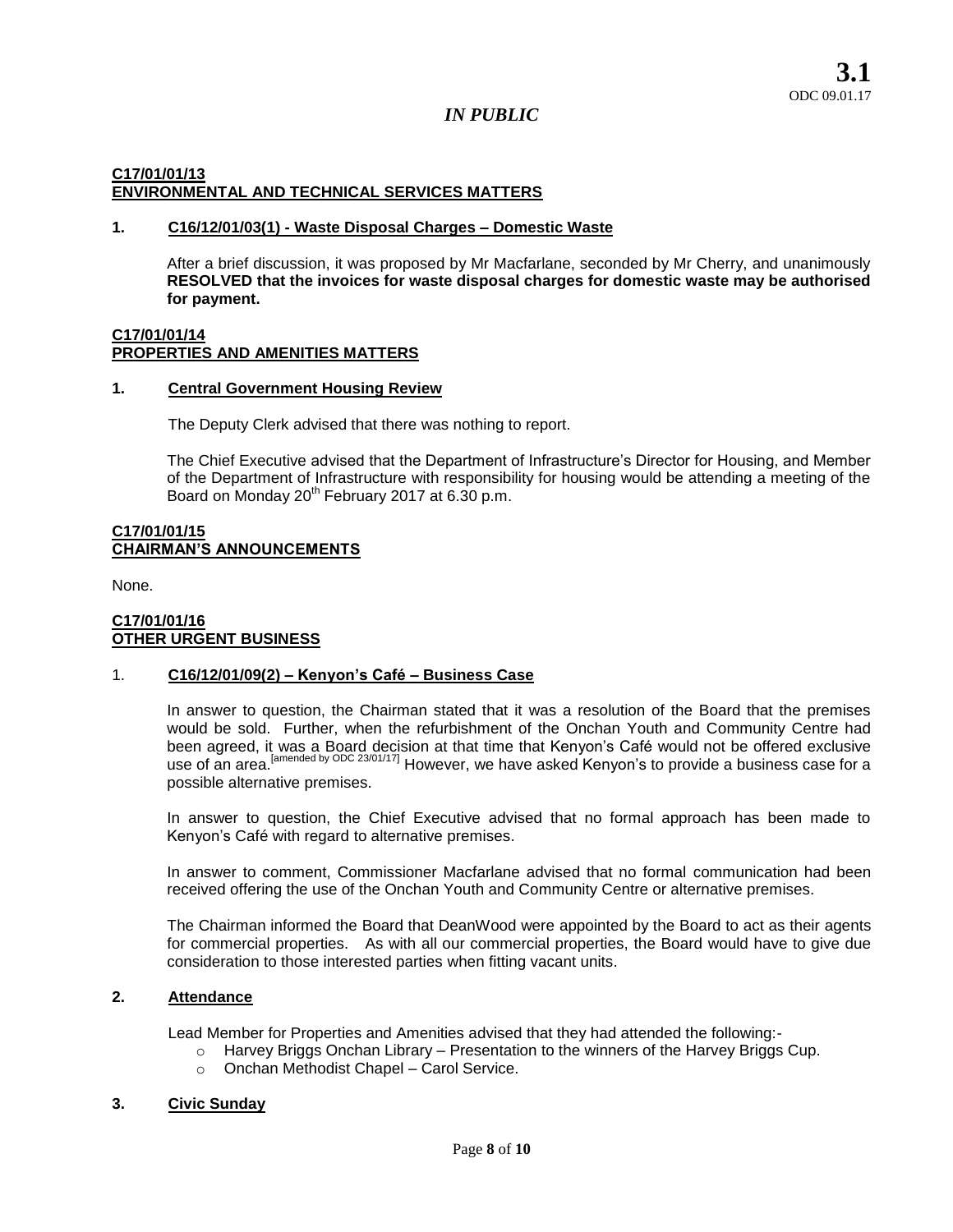Members were advised that consideration of the Authority's Civic Sunday would be considered at a future meeting of the Board.

## **4. Miscellaneous Items**

A Member brought attention to the following:-

- o Weeds Wybourn Drive pavements.
- o Dog Faeces Summerhill Road and Birch Hill.

The Chief Executive requested Members to contact the District Surveyor if they are approached with regard to such matters so that they can be dealt with quickly.

### **5. Onchan Youth and Community Centre**

In answer to question, the District Surveyor advised that works were on programme. There was a faulty street light within the car park at the Onchan Youth and Community Centre which was being addressed.

# **5. Street Lighting**

In answer to question, the District Surveyor advised that the policy of the Board was that street light lighting regime is to be adjusted to permit morning illumination as and when repairs are carried out.

Members were advised that there were two regimes for the street lighting:-

- o Street Lights on all night at strategic locations such as road junctions.
- o The remaining street lights switch on at dusk and go off at midnight.

Discussion ensued with regard to conversion to LED lighting and photocells over a rolling programme and associated costs.

It was proposed by Mr Turton, seconded by Mr Cherry, and unanimously **RESOLVED that the District Surveyor is to:-**

- o **carry out an assessment to compare electricity savings against the installation of LED lights;**
- o **bring proposals for modernising the lighting system in Onchan; and**
- o **detail a priority listing of areas where there may be a perceived hazard.**

The Chairman stated that if any Member receives a complaint regarding street lighting that they should refer it to the District Surveyor for him to make the assessment.

## **6. Centenary Park – Burning**

In answer to question, the District Surveyor advised that the matter had been resolved.

## **7. Commissioners' Surgery**

Commissioners Surgery was to take place at Springfield Court at 2.30 p.m. on Tuesday 10<sup>th</sup> January 2017. Commissioners Mr Allen and Mr Crellin indicated their attendance.